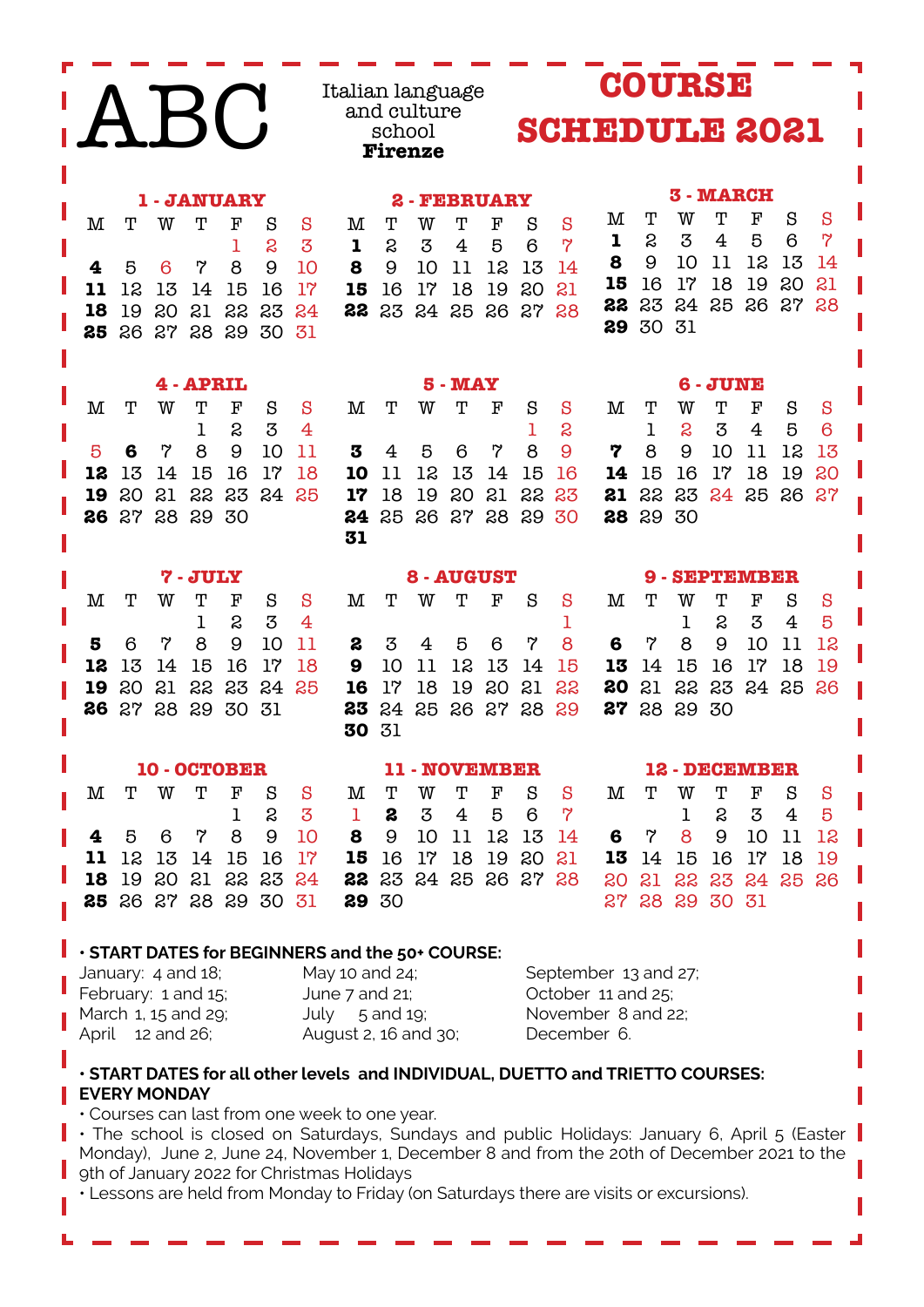### • STANDARD GROUP COURSE (20 group lessons a week)

 $1$  week : 20 group lessons 2 weeks: 40 group lessons 3 weeks: 60 group lessons 4 weeks: 80 group lessons 5 weeks: 100 group lessons 6 weeks: 120 group lessons 7 weeks: 140 group lessons 8 weeks: 160 group lessons 9 weeks: 180 group lessons 10 weeks: 200 group lessons 11 weeks: 220 group lessons 12 weeks: 240 group lessons 13 weeks: 260 group lessons 14 weeks: 280 group lessons 15 weeks: 300 group lessons 16 weeks: 320 group lessons 17 weeks: 340 group lessons 18 weeks: 360 group lessons 19 weeks: 380 group lessons 20 weeks: 400 group lessons 21 weeks: 420 group lessons 22 weeks: 440 group lessons 23 weeks: 460 group lessons 24 weeks: 480 group lessons 25 weeks: 500 group lessons 26 weeks: 520 group lessons 27 weeks: 540 group lessons 28 weeks: 560 group lessons 29 weeks: 580 group lessons 30 weeks: 600 group lessons 31 weeks: 620 group lessons 32 weeks: 640 group lessons 33 weeks: 660 group lessons 34 weeks: 680 group lessons 35 weeks: 700 group lessons Euro 3.700,00

| Euro | 240,00   |
|------|----------|
| Euro | 390,00   |
| Euro | 575,00   |
| Euro | 760,00   |
| Euro | 945,00   |
| Euro | 1.110,00 |
| Euro | 1.280,00 |
| Euro | 1.440,00 |
| Euro | 1.580,00 |
| Euro | 1.720,00 |
| Euro | 1.860,00 |
| Euro | 1.980,00 |
| Euro | 2.090,00 |
| Euro | 2.190,00 |
| Euro | 2.280,00 |
| Euro | 2.370,00 |
| Euro | 2.430,00 |
| Euro | 2.500,00 |
| Euro | 2.550,00 |
| Euro | 2.650,00 |
| Euro | 2.700,00 |
| Euro | 2.800,00 |
| Euro | 2.900,00 |
| Euro | 3.000,00 |
| Euro | 3.100,00 |
| Euro | 3.200,00 |
| Euro | 3.300,00 |
| Euro | 3.350,00 |
| Euro | 3.400,00 |
| Euro | 3.450,00 |
| Euro | 3.500,00 |
| Euro | 3.550,00 |
| Euro | 3.600,00 |
| Euro | 3.650,00 |
|      |          |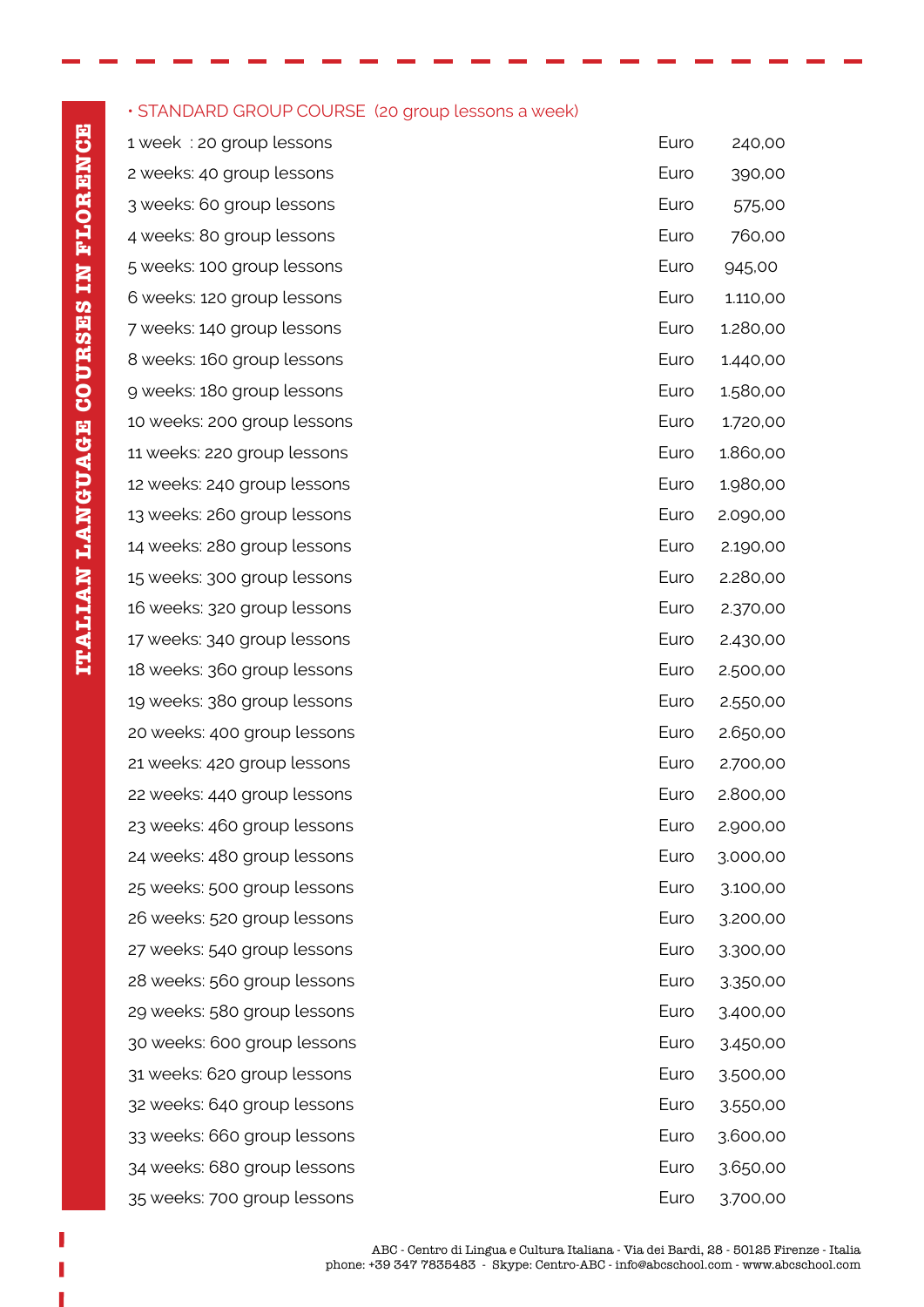| 36 weeks: 720 group lessons | Euro | 3.750,00 |
|-----------------------------|------|----------|
| 37 weeks: 740 group lessons | Euro | 3.800,00 |
| 38 weeks: 760 group lessons | Euro | 3.850,00 |
| 39 weeks: 780 group lessons | Euro | 3.900,00 |
| 40 weeks: 800 group lessons | Euro | 3.950,00 |
| 41 weeks: 820 group lessons | Euro | 4.000,00 |
| 42 weeks: 840 group lessons | Euro | 4.050,00 |
| 43 weeks: 860 group lessons | Euro | 4.100,00 |
| 44 weeks: 880 group lessons | Euro | 4.150,00 |
| 45 weeks: 900 group lessons | Euro | 4.200,00 |
| 46 weeks: 920 group lessons | Euro | 4.250,00 |
| 47 weeks: 940 group lessons | Euro | 4.300,00 |
| 48 weeks: 960 group lessons | Euro | 4.350,00 |

#### • SEMI STANDARD GROUP COURSE (10 group lessons a week, grammar or conversation)

| 2 weeks: 20 group lessons | <b>Luro</b> | 260.00 |
|---------------------------|-------------|--------|
| 3 weeks: 30 group lessons | <b>Luro</b> | 375.00 |
| 4 weeks: 40 group lessons | <b>Luro</b> | 480.00 |
| each further week         | <b>Luro</b> | 115.00 |

### • INTENSIVE GROUP COURSE (30 group lessons a week)

| 1 week: 30 group lessons    | Euro | 360,00   |
|-----------------------------|------|----------|
| 2 weeks: 60 group lessons   | Euro | 630,00   |
| 3 weeks: 90 group lessons   | Euro | 935,00   |
| 4 weeks: 120 group lessons  | Euro | 1.240,00 |
| 5 weeks: 150 group lessons  | Euro | 1.545,00 |
| 6 weeks: 180 group lessons  | Euro | 1.830,00 |
| 7 weeks: 210 group lessons  | Euro | 2.120,00 |
| 8 weeks: 240 group lessons  | Euro | 2.400,00 |
| 9 weeks: 270 group lessons  | Euro | 2.600,00 |
| 10 weeks: 300 group lessons | Euro | 2.920,00 |
| 11 weeks: 330 group lessons | Euro | 3.180,00 |
| 12 weeks: 360 group lessons | Euro | 3.420,00 |
| each further week           | Euro | 255,00   |

*Please note: If the minumum of 3 participants is not reached, the student will be given the Standard Group Course plus 3 one-to-one lessons a week.*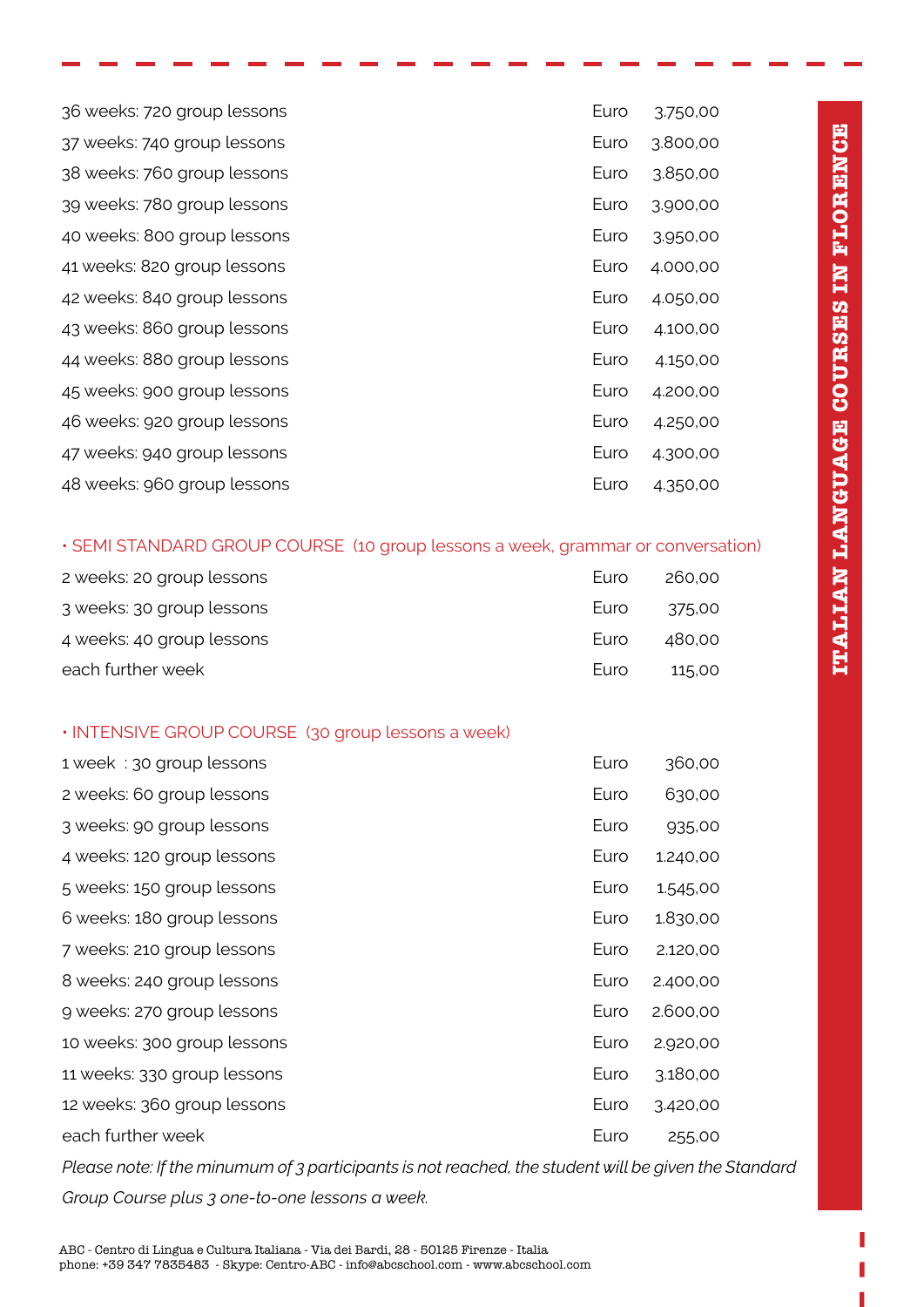# • STANDARD GROUP COURSE PLUS 5 ONE-TO-ONE LESSONS A WEEK GENERAL ITALIAN (20 group lessons + 5 individual lessons a week)

| 1 week: 20 group lessons + 5 individual lessons     | Euro | 430,00   |
|-----------------------------------------------------|------|----------|
| 2 weeks: 40 group lessons + 10 individual lessons   | Euro | 770,00   |
| 3 weeks: 60 group lessons + 15 individual lessons   | Euro | 1.145,00 |
| 4 weeks: 80 group lessons + 20 individual lessons   | Euro | 1.520,00 |
| 5 weeks: 100 group lessons + 25 individual lessons  | Euro | 1.895,00 |
| 6 weeks: 120 group lessons + 30 individual lessons  | Euro | 2.240,00 |
| 7 weeks: 140 group lessons + 35 individual lessons  | Euro | 2.680,00 |
| 8 weeks: 160 group lessons + 40 individual lessons  | Euro | 3.030,00 |
| 9 weeks: 180 group lessons + 45 individual lessons  | Euro | 3.380,00 |
| 10 weeks: 200 group lessons + 50 individual lessons | Euro | 3.700,00 |
| 11 weeks: 220 group lessons + 55 individual lessons | Euro | 4.000,00 |
| 12 weeks: 240 group lessons + 60 individual lessons | Euro | 4.260,00 |
| each further week                                   | Euro | 335,00   |

### • STANDARD GROUP COURSE PLUS 10 ONE-TO-ONE LESSONS A WEEK

#### GENERAL ITALIAN (20 group lessons + 10 individual lessons a week)

| 1 week: 20 group lessons + 10 individual lessons     | Euro | 620,00   |
|------------------------------------------------------|------|----------|
| 2 weeks: 40 group lessons + 20 individual lessons    | Euro | 1.150,00 |
| 3 weeks: 60 group lessons + 30 individual lessons    | Euro | 1.715,00 |
| 4 weeks: 80 group lessons + 40 individual lessons    | Euro | 2.280,00 |
| 5 weeks: 100 group lessons + 50 individual lessons   | Euro | 2.845,00 |
| 6 weeks: 120 group lessons + 60 individual lessons   | Euro | 3.380,00 |
| 7 weeks: 140 group lessons + 70 individual lessons   | Euro | 3.910,00 |
| 8 weeks: 160 group lessons + 80 individual lessons   | Euro | 4.400,00 |
| 9 weeks: 180 group lessons + 90 individual lessons   | Euro | 4.960,00 |
| 10 weeks: 200 group lessons + 100 individual lessons | Euro | 5.480,00 |
| 11 weeks: 220 group lessons + 110 individual lessons | Euro | 5.990,00 |
| 12 weeks: 240 group lessons + 120 individual lessons | Euro | 6.540,00 |
| each further week                                    | Euro | 485,00   |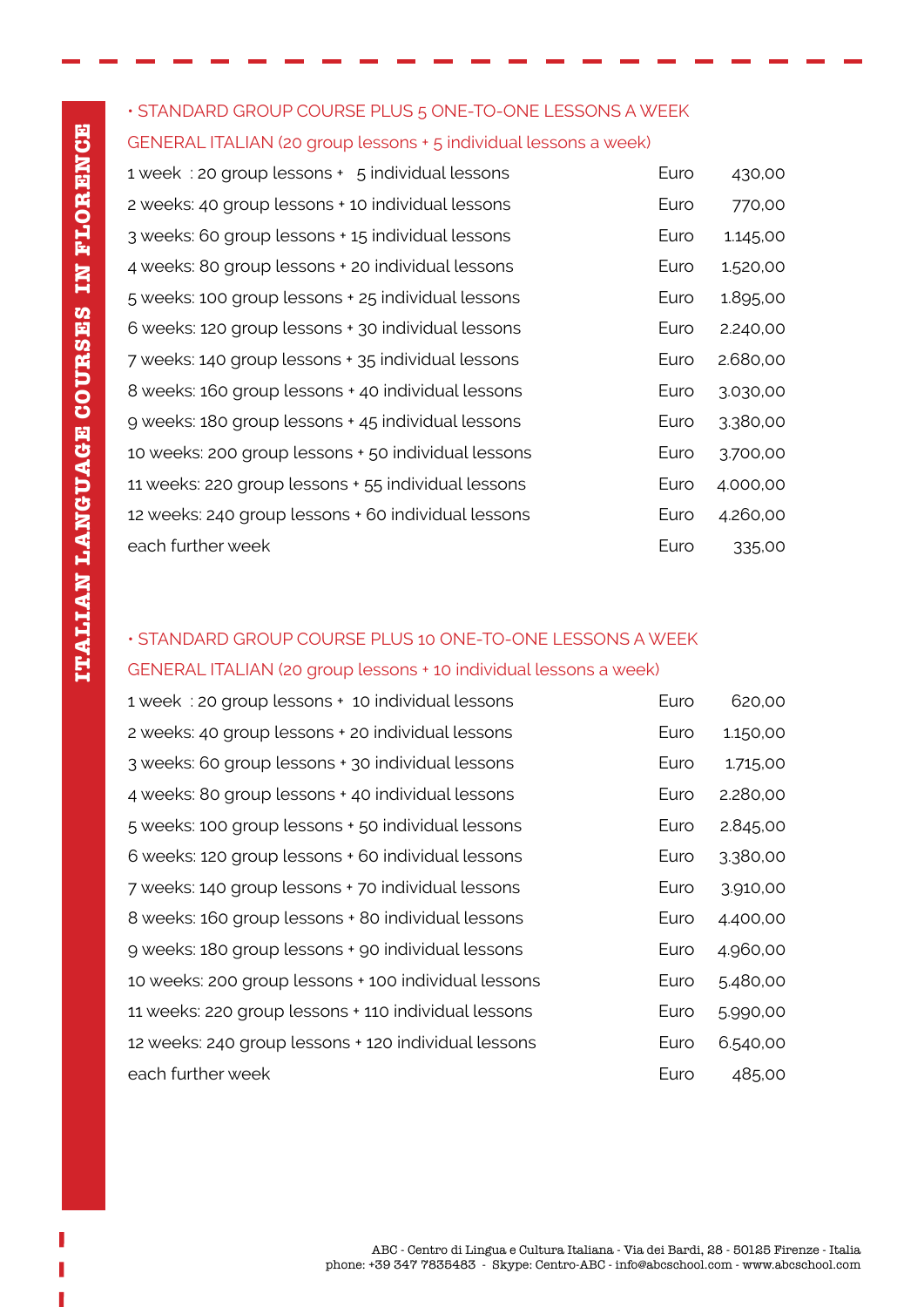| • STANDARD GROUP COURSE PLUS 5 ONE-TO-ONE LESSONS IN PREPARATION FOR     |  |
|--------------------------------------------------------------------------|--|
| AIL / CILS / CELI EXAMS (20 group lessons + 5 individual lessons a week) |  |

1 week : 20 group lessons  $+$  5 individual lessons 2 weeks: 40 group lessons + 10 individual lessons 3 weeks: 60 group lessons + 15 individual lessons 4 weeks: 80 group lessons + 20 individual lessons 5 weeks: 100 group lessons + 25 individual lessons 6 weeks: 120 group lessons + 30 individual lessons 7 weeks: 140 group lessons + 35 individual lessons 8 weeks: 160 group lessons + 40 individual lessons 9 weeks: 180 group lessons + 45 individual lessons 10 weeks: 200 group lessons + 50 individual lessons 11 weeks: 220 group lessons + 55 individual lessons 12 weeks: 240 group lessons + 60 individual lessons each further week

| Furo | 430.00   |
|------|----------|
| Euro | 770,00   |
| Euro | 1.145,00 |
| Euro | 1.520,00 |
| Euro | 1.895,00 |
| Euro | 2.240,00 |
| Euro | 2.680.00 |
| Euro | 3.030,00 |
| Euro | 3.380,00 |
| Euro | 3.700,00 |
| Euro | 4.000,00 |
| Euro | 4.260,00 |
| Euro | 335,00   |

## • STANDARD GROUP COURSE PLUS 10 ONE-TO-ONE LESSONS IN PREPARATION FOR AIL / CILS and CELI EXAMS (20 lessons in group + 10 individual lessons a week)

1 week : 20 group lessons + 10 individual lessons Euro 620,00 2 weeks: 40 group lessons + 20 individual lessons Furo 1.150,00 3 weeks: 60 group lessons + 30 individual lessons Euro 1.715,00 4 weeks: 80 group lessons + 40 individual lessons Euro 2.280,00 5 weeks: 100 group lessons + 50 individual lessons Euro 2.845,00 6 weeks: 120 group lessons + 60 individual lessons Furnell 2.380,00 7 weeks: 140 group lessons + 70 individual lessons Euro 3.910,00 8 weeks: 160 group lessons + 80 individual lessons Furnell and the 4.400.00 9 weeks: 180 group lessons + 90 individual lessons Euro 4.960,00 10 weeks: 200 group lessons + 100 individual lessons Euro 5.480,00 11 weeks: 220 group lessons + 110 individual lessons Euro 5.990,00 12 weeks: 240 group lessons + 120 individual lessons Euro 6.540,00 each further week each further week each function of the state of the each function of the each state of the e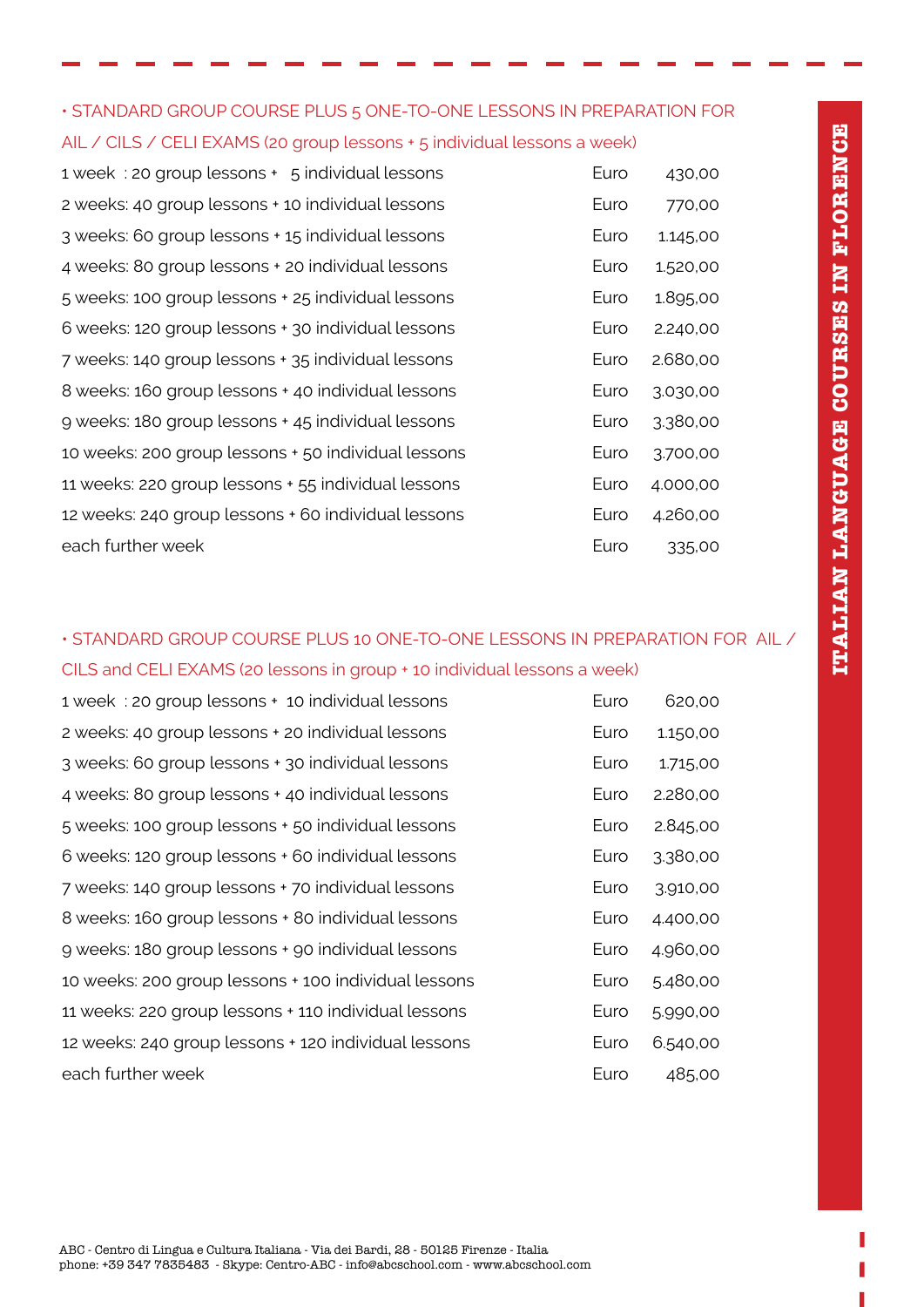• STANDARD GROUP COURSE PLUS 5 or 10 ONE-TO-ONE LESSONS ABOUT: BUSINESS, HOTEL AND TOURISM, FLIGHT ATTENDANCE, HEALTHCARE and other specific matters see prices of STANDARD GROUP PLUS 5 and 10 COURSE

### ERASMUS +

STANDARD GROUP COURSE + 5 individual lessons per week focusing on teaching, methodology and teaching practice.

Special course for Italian teachers (LS) in line with the new EU mobility programme for education and training. 1 week: 20 group lessons + 5 individual lessons example to the Euro 510,00

| 2 weeks: 40 group lessons + 10 individual lessons | Euro 870,00 |  |
|---------------------------------------------------|-------------|--|

| . INDIVIDUAL COURSE (1 student - 1 teacher) - 1 lesson | <b>Furo</b> | 40.00 |
|--------------------------------------------------------|-------------|-------|
| • DUETTO COURSE (2 students - 1 teacher) - 1 lesson    | <b>Furo</b> | 50.00 |
| . TRIETTO COURSE (3 students - 1 teacher) - 1 lesson   | <b>Furo</b> | 60.00 |

• 50 + COURSE 20 lessons a week + a Special Program of Art Visits, Tours

| 1 week            | Euro | 400,00   |
|-------------------|------|----------|
| 2 weeks           | Euro | 700,00   |
| 3 weeks           | Euro | 1.050,00 |
| 4 weeks           | Euro | 1.400,00 |
| each further week | Euro | 350,00   |
|                   |      |          |

Tickets for museums, other monuments and bus/train tickets are not included.

### • SCHOOL and COLLEGE GROUP (min. 6 students)

price on request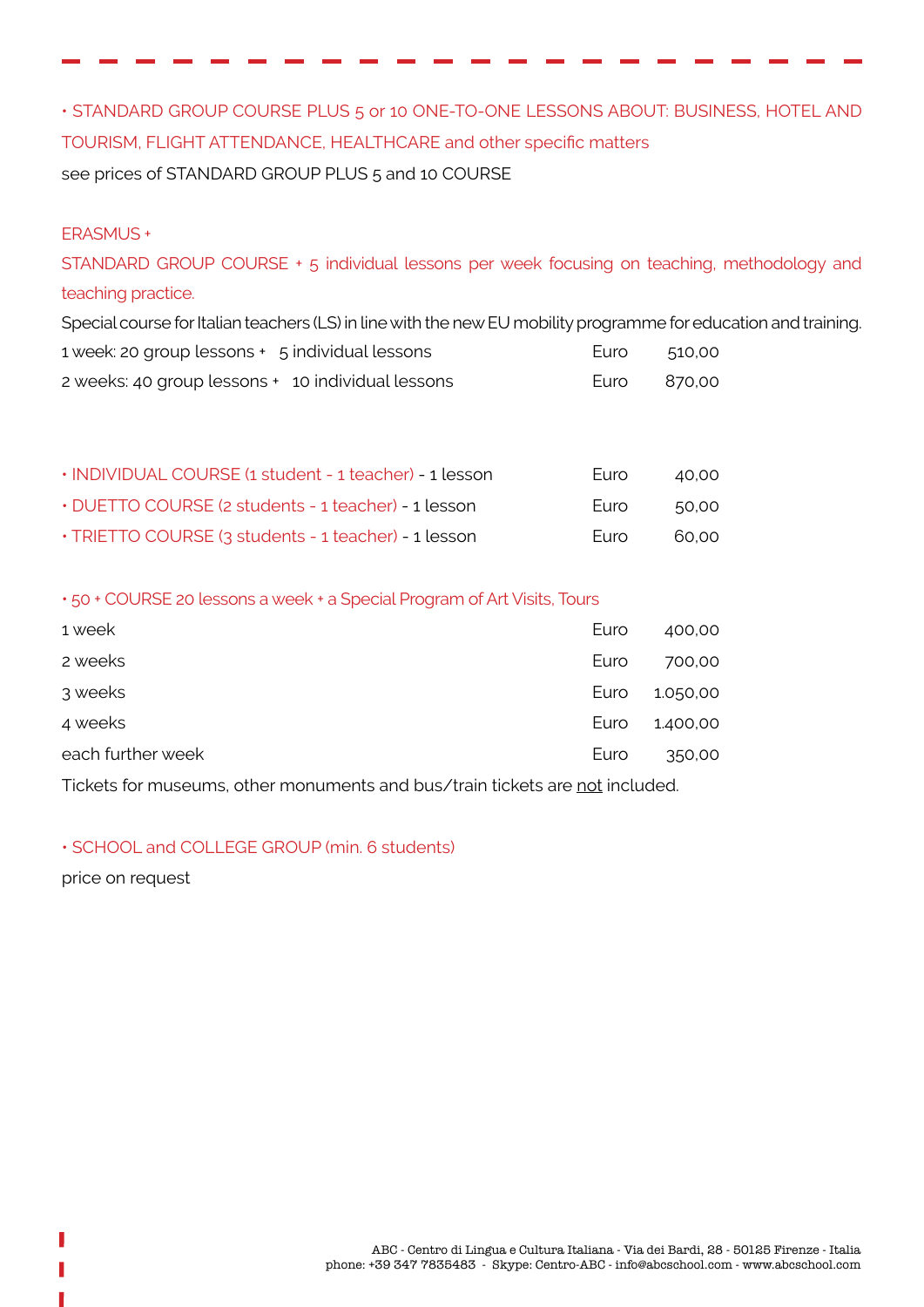| • ITALIAN LANGUAGE PLUS ITALIAN ART HISTORY                                                 |             |          |  |  |  |
|---------------------------------------------------------------------------------------------|-------------|----------|--|--|--|
| 10 grammar group lessons / week + 10 one-to-one art history lessons / week                  |             |          |  |  |  |
| 1 week                                                                                      | Euro        | 670,00   |  |  |  |
| each further week                                                                           | Euro        | 650,00   |  |  |  |
| Tickets for museums and other monuments are not included in the price.                      |             |          |  |  |  |
|                                                                                             |             |          |  |  |  |
| . INTENSIVE ART HISTORY COURSE (one-to-one art history lessons)                             |             |          |  |  |  |
| 10 hours                                                                                    | Euro        | 550,00   |  |  |  |
| 20 hours                                                                                    | Euro        | 1.050,00 |  |  |  |
|                                                                                             |             |          |  |  |  |
| • THEMATIC ART HISTORY COURSES (one-to-one lessons)                                         |             |          |  |  |  |
| 5 hours                                                                                     | Euro        | 300,00   |  |  |  |
|                                                                                             |             |          |  |  |  |
| · FIRENZE NELL'ARTE                                                                         |             |          |  |  |  |
| Artisan and art practical courses                                                           |             |          |  |  |  |
| for every 24 hours                                                                          | Euro 750,00 |          |  |  |  |
| Materials are not included in the price and will be decided at the beginning of the course. |             |          |  |  |  |
| The price of the Italian language course is not included.                                   |             |          |  |  |  |
|                                                                                             |             |          |  |  |  |
| · ON LINE LESSON (Skype) - 1 lesson                                                         | Euro        | 38,00    |  |  |  |
|                                                                                             |             |          |  |  |  |
| <b>MUSIC AND SINGING</b>                                                                    |             |          |  |  |  |
| A. Diction course 10 hours                                                                  | Euro        | 500,00   |  |  |  |
| B. Course of the history of Italian opera10 hours                                           | Euro        | 500,00   |  |  |  |
|                                                                                             |             |          |  |  |  |

- for every additional 10 hours (A or B course) Euro 470,00 C. Singing course 10 hours **EURO 1.000,00** Singing lessons 1 hour example of the state of the state of the Euro 120,00
- PRE-UNIVERSITY COURSES program and price on request
- FAMILY WITH CHILDREN, FAMILY COURSE: program and price on request
- TEACHER'S COURSES: program and price on request
- ITALIAN LANGUAGE PLUS JEWELLERY: program and price on request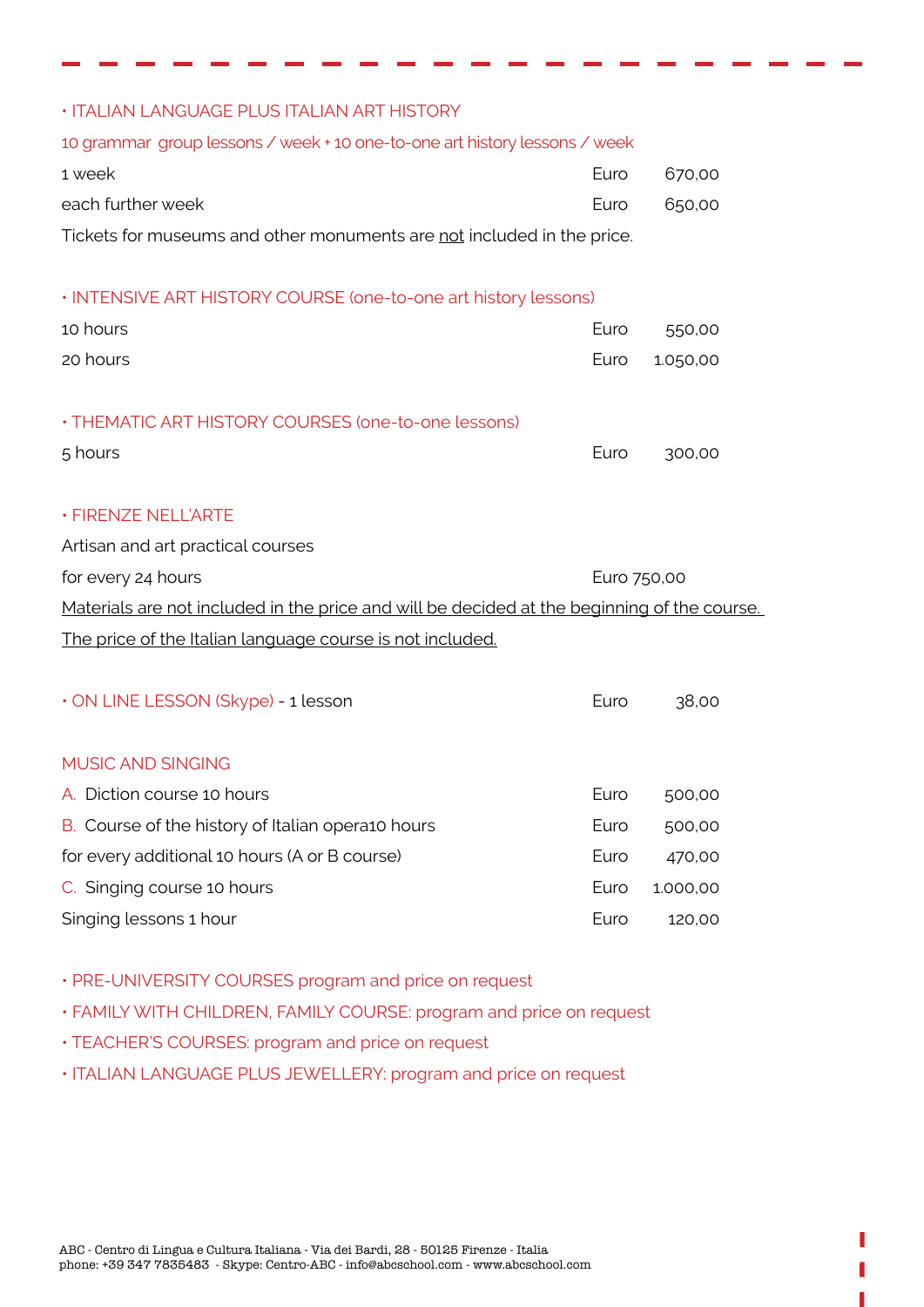

### • STUDY AT THE ABC SCHOOL IN FLORENCE AND IN SESTRI LEVANTE (Genoa)

Many Italian language courses are available in both locations to experience both Tuscany and Liguria, maintaining continuity in the way they are taught the Italian language as well as the educational materials used.

Please, ask us for the brochure and the price list of our courses in Sestri Levante (Liguria), It is possible to combine the courses you choose and/or create a personal program.

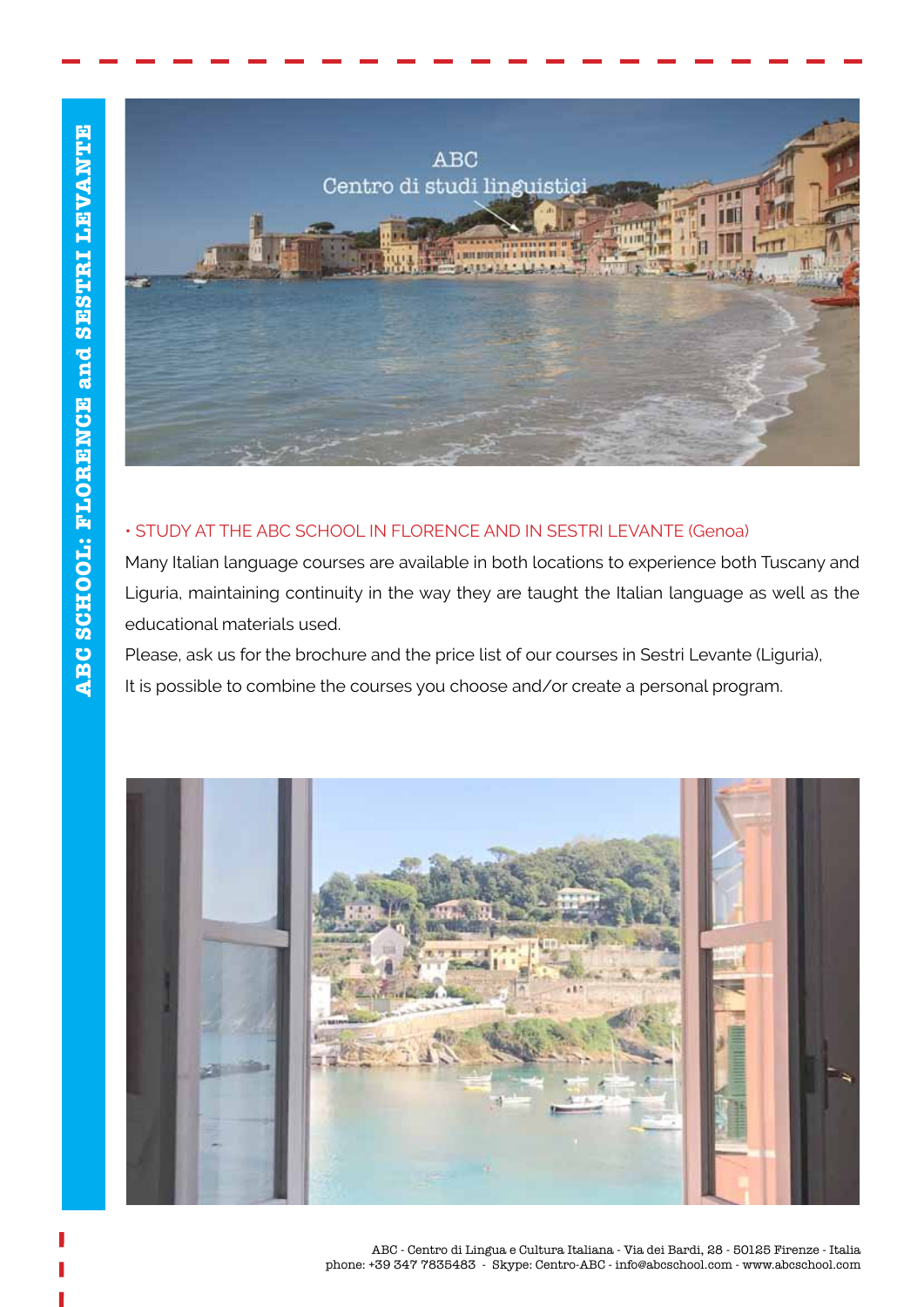|                  | <b>SINGLE ROOM</b> |         | <b>SINGLE ROOM</b> |         | <b>SINGLE ROOM</b> |         |
|------------------|--------------------|---------|--------------------|---------|--------------------|---------|
| weeks/nights     | + kitchen          |         | + breakfast*       |         | + halfboard*       |         |
| $1 \le 6n$       | Euro               | 210,00  | Euro               | 240,00  | Euro               | 318,00  |
| extra night      | Euro               | 35,00   | Euro               | 40.00   | Euro               | 53,00   |
| 2 w / 13 n       | Euro               | 312,00  | Euro               | 377,00  | Euro               | 546,00  |
| $3 \times 20n$   | Euro               | 480,00  | Euro               | 580,00  | Euro               | 840,00  |
| $4 \times 727$ n | Euro               | 648,00  | Euro               | 783,00  | Euro               | 1134,00 |
| 5 w / 34 n       | Euro               | 816,00  | Euro               | 986,00  | Euro               | 1428,00 |
| 6 w / 41 n       | Euro               | 984,00  | Euro               | 1189,00 | Euro               | 1722,00 |
| 7 w/ 48 n        | Euro               | 1152,00 | Euro               | 1392,00 | Euro               | 2016,00 |
| 8 w / 55 n       | Euro               | 1320,00 | Euro               | 1595,00 | Euro               | 2310,00 |
| 9 w / 62 n       | Euro               | 1488,00 | Euro               | 1798,00 | Euro               | 2604,00 |
| 10 w/ 69 n       | Euro               | 1656,00 | Euro               | 2001,00 | Euro               | 2898,00 |
| 11 w / 76 n      | Euro               | 1824,00 | Euro               | 2204,00 | Euro               | 3192,00 |
| 12 w / 83 n      | Euro               | 1992,00 | Euro               | 2407,00 | Euro               | 3486,00 |
| extra week (7 n) | Euro               | 168,00  | Euro               | 203,00  | Euro               | 294,00  |
| extra night      | Euro               | 24,00   | Euro               | 29,00   | Euro               | 42,00   |

\*Please note: if you choose a room with breakfast or half board you are not allowed to use the kitchen. An extra night on arrival or on departure is possible.

|                  | <b>.DOUBLE ROOM</b> |         | <b>.DOUBLE ROOM</b> |         | <b>.DOUBLE ROOM</b> |         |
|------------------|---------------------|---------|---------------------|---------|---------------------|---------|
| weeks/nights     | + kitchen           |         | + breakfast*        |         | + halfboard*        |         |
| 1 w/6 n          | Euro                | 168,00  | Euro                | 198,00  | Euro                | 276,00  |
| extra night      | Euro                | 28,00   | Euro                | 33,00   | Euro                | 46,00   |
| $2 \times 13n$   | Euro                | 247,00  | Euro                | 312,00  | Euro                | 481,00  |
| $3 \times 20 n$  | Euro                | 380,00  | Euro                | 480,00  | Euro                | 740,00  |
| 4 w / 27 n       | Euro                | 513,00  | Euro                | 648,00  | Euro                | 999,00  |
| 5 w / 34 n       | Euro                | 646,00  | Euro                | 816,00  | Euro                | 1258,00 |
| 6 w / 41 n       | Euro                | 779,00  | Euro                | 984,00  | Euro                | 1517,00 |
| 7 w/ 48 n        | Euro                | 912,00  | Euro                | 1152,00 | Euro                | 1776,00 |
| 8 w / 55 n       | Euro                | 1045,00 | Euro                | 1320,00 | Euro                | 2035,00 |
| 9 w / 62 n       | Euro                | 1178,00 | Euro                | 1488,00 | Euro                | 2294,00 |
| 10 w/ 69 n       | Euro                | 1311,00 | Euro                | 1656,00 | Euro                | 2553,00 |
| 11 w / 76 n      | Euro                | 1444,00 | Euro                | 1824,00 | Euro                | 2812,00 |
| 12 w / 83 n      | Euro                | 1577,00 | Euro                | 1992,00 | Euro                | 3071,00 |
| extra week (7 n) | Euro                | 133,00  | Euro                | 168,00  | Euro                | 259,00  |
| extra night      | Euro                | 19,00   | Euro                | 24,00   | Euro                | 37,00   |

Prices per person. Double room is guaranteed only for two students enrolling together.

\* Please note: if you choose a room with breakfast or half board you are not allowed to use the kitchen. An extra night on arrival or on departure is possible.

• INDEPENDENT APARTMENT: prices on request.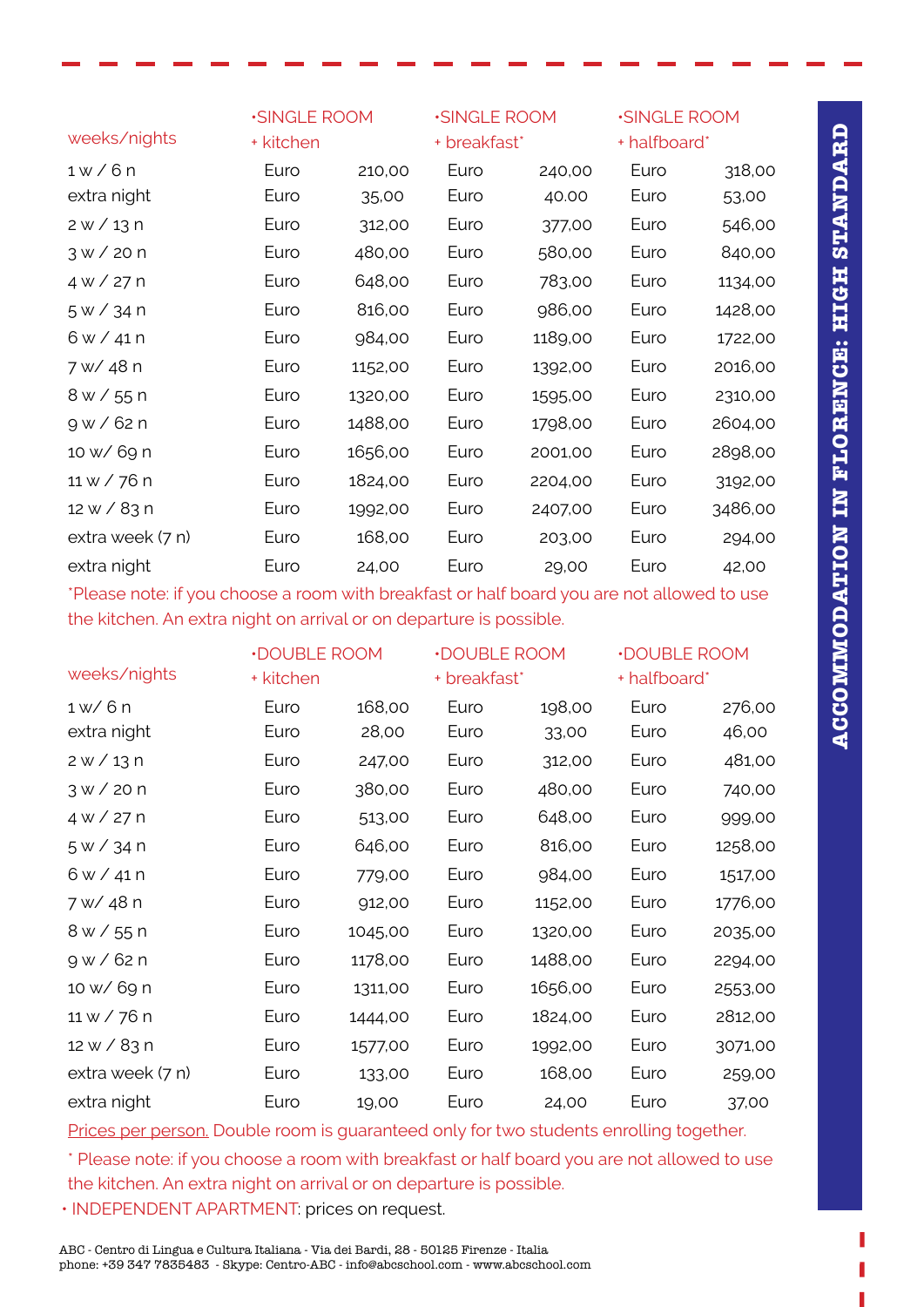|                | <b>SINGLE ROOM</b> |        | <b>SINGLE ROOM</b> |         |
|----------------|--------------------|--------|--------------------|---------|
| weeks/nights   | + kitchen          |        | + halfboard*       |         |
| $1 \times 7$ n | Euro               | 190,00 | Euro               | 280,00  |
| 2 w / 14 n     | Euro               | 290,00 | Euro               | 560,00  |
| $3 \times 21n$ | Euro               | 420,00 | Euro               | 840,00  |
| 4 W / 27 n     | Euro               | 520,00 | Euro               | 1080,00 |
| extra night    | Euro               | 20,00  | Euro               | 40,00   |

\*Please note: if you choose a room with breakfast or half board you are not allowed to use the kitchen.

An extra night on arrival or on departure is possible.

| <b>.DOUBLE ROOM</b><br>weeks/nights<br>+ kitchen | <b>.DOUBLE ROOM</b><br>+ halfboard* |  |
|--------------------------------------------------|-------------------------------------|--|
|                                                  |                                     |  |
| 1 w / 7 n<br>Euro<br>Euro<br>130,00              | 210,00                              |  |
| 2 w / 14 n<br>Euro<br>Euro<br>230,00             | 420,00                              |  |
| $3 \times 21n$<br>Euro<br>Euro<br>330,00         | 630,00                              |  |
| 4 w / 28 n<br>380,00<br>Euro<br>Euro             | 840,00                              |  |
| extra night<br>Euro<br>Euro<br>17,00             | 30,00                               |  |

#### Prices per person.

Double room is guaranteed only for two students enrolling together.

\* Please note: if you choose a room with breakfast or half board you are not allowed to use the kitchen.

An extra night on arrival or on departure is possible.

• HOTEL from 1 to 5 stars. Prices on request. Please note: We advise to book accommodation at least 4 weeks before your course starts.

• TRANSFER: from Florence airport or Florence train station to accommodation: Euro 70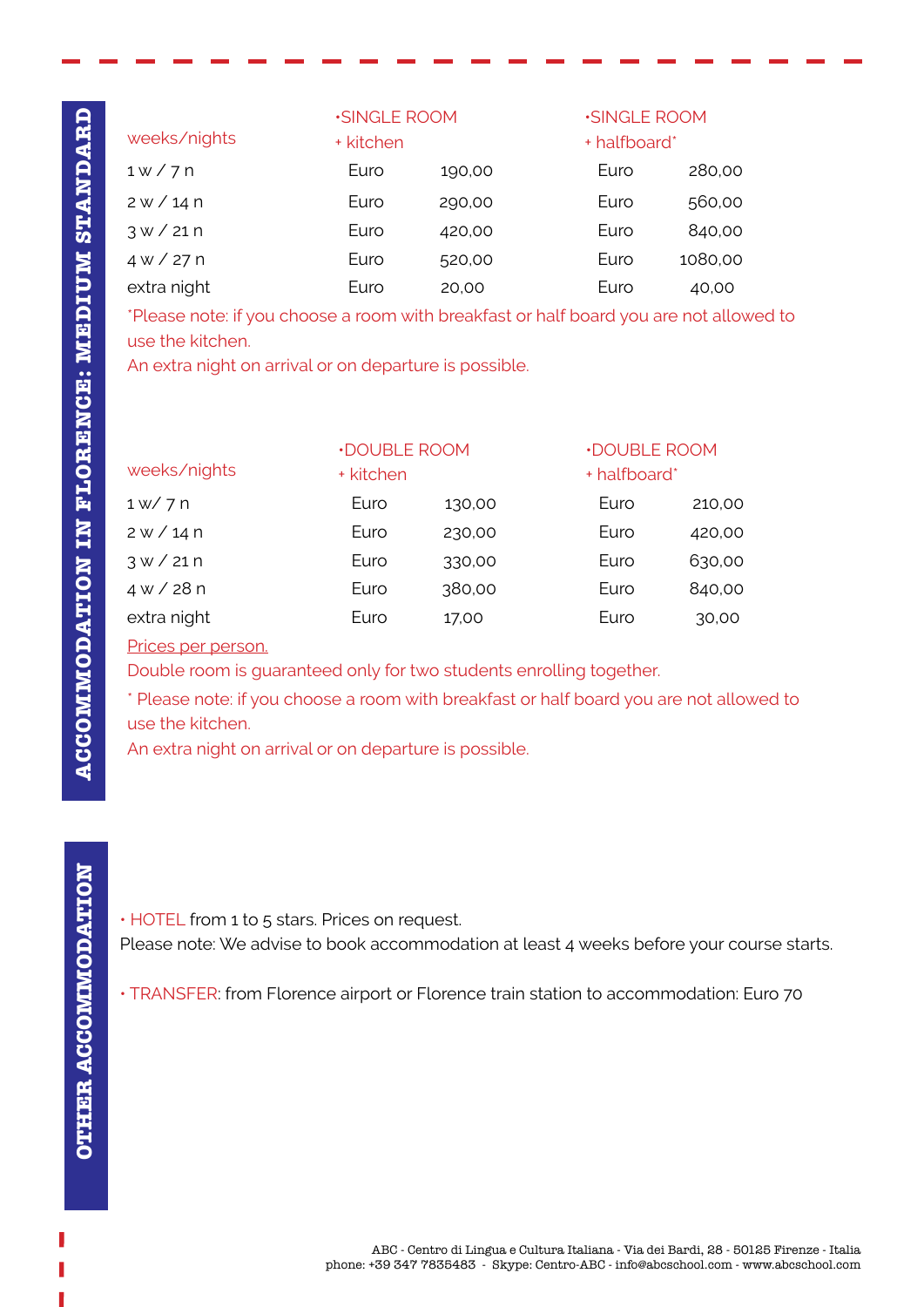### **ACCOMMODATION: RULES**

# **Rooms with use of the kitchen, rooms with breakfast, rooms with breakfast and dinner:**

Most of our selected rooms is within a walking distance of the school, 20/30 minutes maximum.

The school acts only as an intermediary and takes no responsability regarding the relationship between landladies/landlords and students.

*• Booking*: we advise you to book accommodation at least 4 weeks before your course starts.

Your accommodation is arranged from the Sunday before your course starts, until the Saturday after it finishes. One extra night is possible on arrival and departure

*• Minimum stay*: 6 nights

*• Housing check in*: Please contact the owner of the apartment at least one week before your arrival.

The check in is from 4 pm to 10 pm. In case of delay, please contact the owner.

*• Housing check out*: until 10 am.

*• Keys:* the owner of your accommodation will give you the keys. You should be very careful not to lose them or you must pay for replacement of the locks and keys.

*• Single room use of the kitchen*: as the kitchen is shared with the hostfamly and/or other students, you are expected to leave it clean and tidy.

*• Single room with breakfast or halfboard*: let your host know as soon as possible, if you intend to miss a meal. In any case there will not be any refund. If you are staying out for the night you should leet your host know as not to cause unneccessary concerns. Please inform your hostfamily if you have any allergies or intollerances.

*• Bed linen:* provided and changed every week

*• Towels*: provided

*• Laundry:* provided once a week for free

*• Heating*: Italian homes are generally heated at certain times of the day and only in winter, from November 1st till March 31st.

*• Internet*: most of the accommodation has wifi

*• Friend and visitors*: you are not allowed to bring friends home or invite them to stay overnight.

## **CANCELLATION POLICY**

Accommodation cancellation should be sent to the school by email.

## **Rooms with use of the kitchen, rooms with breakfast, rooms with breakfast and dinner**

If the cancellation is made within 21 days before the beginning of the course, the school will retain one week accommodation fee.

If the cancellation is made more than 21 days before the beginning of the course, no penalty shall be paid.

There are no special prices or refunds for late arrivals or early departures.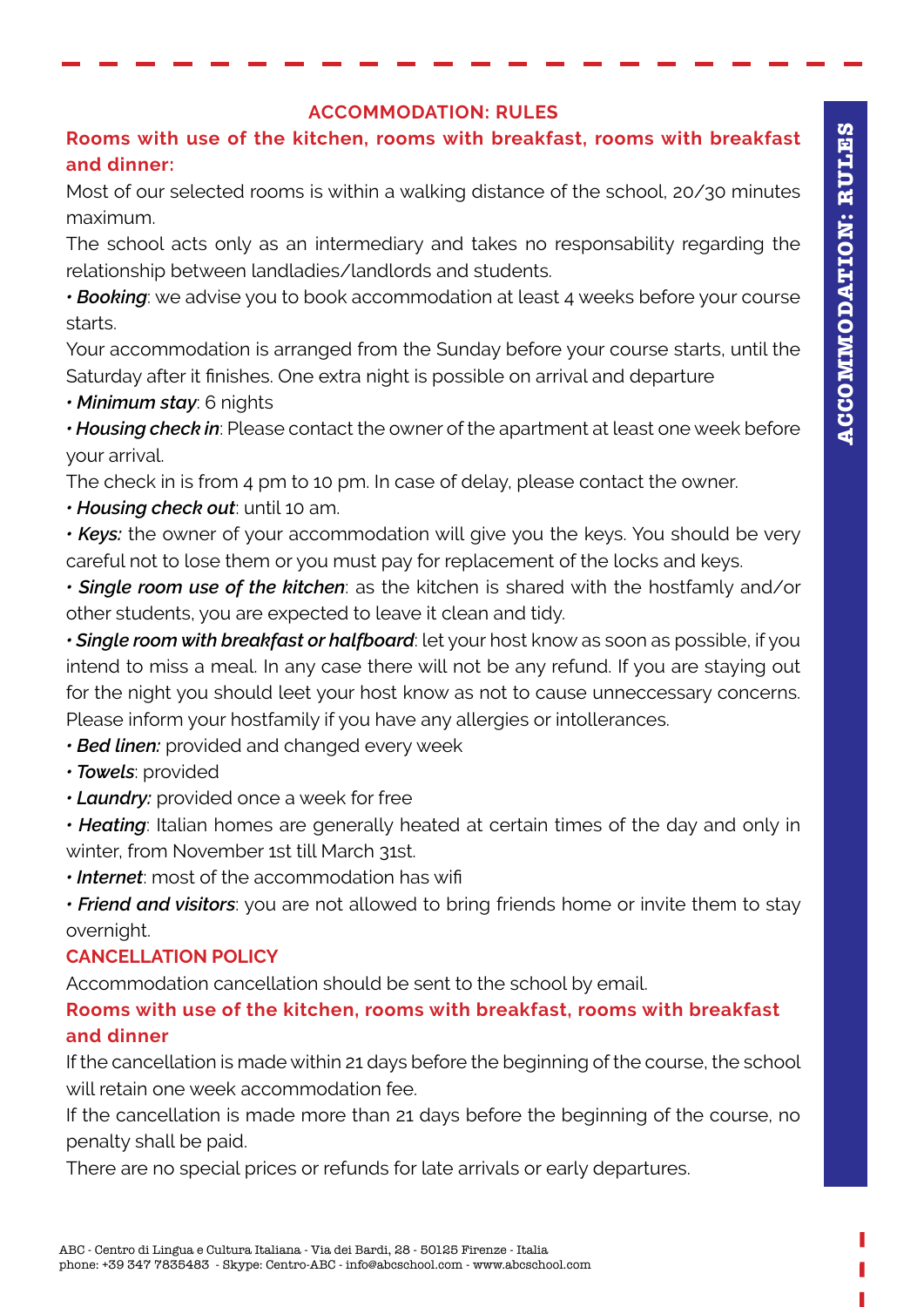### **Independent apartment**

If the cancellation is made within 21 days before the beginning of the course, the school will retain one week accommodation fee.

If the cancellation is made more than 21 days before the beginning of the course, no penalty shall be paid.

There are no special prices or refunds for late arrivals or early departures.

Please note that in some cases a deposit of 30% is required.

This does not depend on the school. In this case, if there is a cancellation within 21 days, the school will retain the deposit.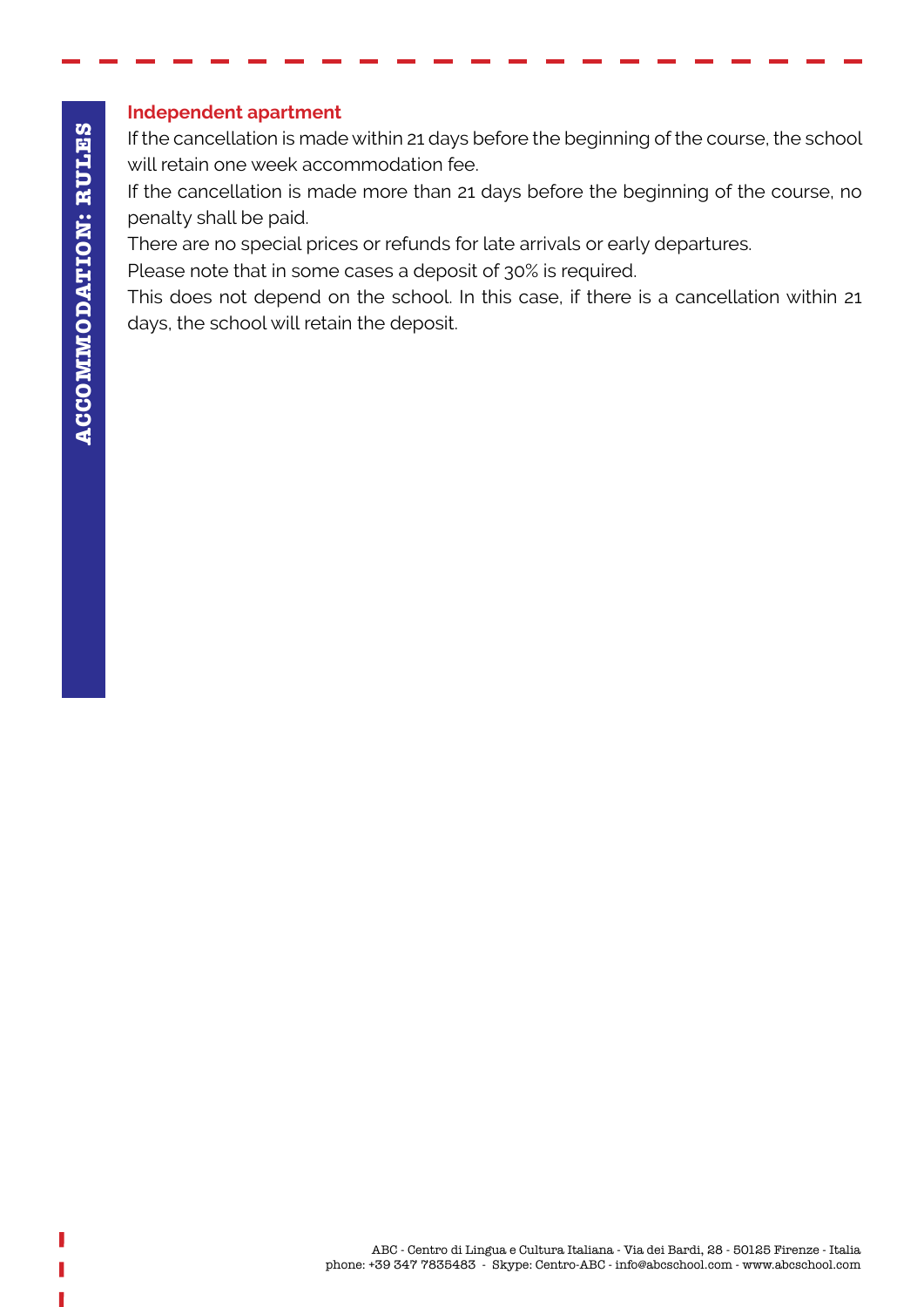### **• CLASSES OF MAXIMUM 10 STUDENTS**

• Courses can last from 1 week to 1 year.

**• REGISTRATION FEE (valid for 12 months): 60 EURO** + variable fee dependig on the duration of the stay. It includes: Didactic materials, Organization of the afternoon and Saturday activities program, Assistance in finding accomodation, Oral and written entrance test, Certificate of attendance, Orientation meeting and brief city tour, City Map.

### **Duration of the lessons**

• STANDARD GROUP COURSE, INTENSIVE GROUP COURSE, 50+ COURSE: ONE LESSON 45 MINUTES.

- INDIVIDUAL PLUS LESSONS: ONE LESSON 55 MINUTES.
- INDIVIDUAL, DUETTO and TRIETTO COURSES: ONE LESSON 55 MINUTES.

#### **Lessons timetable**

- Grammar: 9:15 10:45; Conversation: 11:00 12:30
- Group lessons in the afternoon (Intensive course): 13:00 14:30 or 14:45-16:15
- Individual lessons in the afternoon (Plus 5 courses): 13:00 13:55 or 14:00 14:55
- Individual lessons in the afternoon (Plus 10 courses): 13:00 14:50
- 50+ Course: Grammar: 9:15 10:45; Conversation: 11:00 12:30. Activities in the afternoon.

#### **• At certain times of year, group lessons could take place in the morning or in the afternoon.**

- We teach all levels but if it is not possible to match you to a group according to your level, then we will offer you individual lessons for the same price.
- There are no special prices or refunds for late arrivals or early departures.

#### **APPLICATION**: You can write us an e-mail **info@abcschool.com** and we will answer you immediately.

To enroll in a course it is necessary to send 30% of the fee of the chosen course by one of the following options:

- By Bank, Account Holder: L' Arca s.r.l.

Account number: 1000/13063

Banca Intesa San Paolo, Via M. Bufalini 4 - 50122 FIRENZE

IBAN: IT57W0306902887100000013063 - BIC/SWIFT: BCITITMM

- By Credit Card: VISA - EUROCARD - MASTERCARD

**PLEASE NOTE:** In the case of a cancellation before the beginning of the course, the school will retain the deposit (30% of the fee)

The ABC School of Florence reserves following rights:

- to make no refunds (both for course and accommodation) once the course has begun;

- to change course programmes without any prior notice in the event of unforeseen

circumstances beyond our control; furthermore, the school is not liable in the event of the school being unable to supply services to which is contractually bound resulting from causes outside the school's control such as, but not limited to, natural disasters, government actions, pandemics, and the like. Refunds will not be made in such circumstances.

- to refuse claims which have not been made by a student during her/his stay at the ABC School and within 14 days after departure or termination of her/his course;

- to refuse claims made by a third person appointed by the student to act in her/his name.